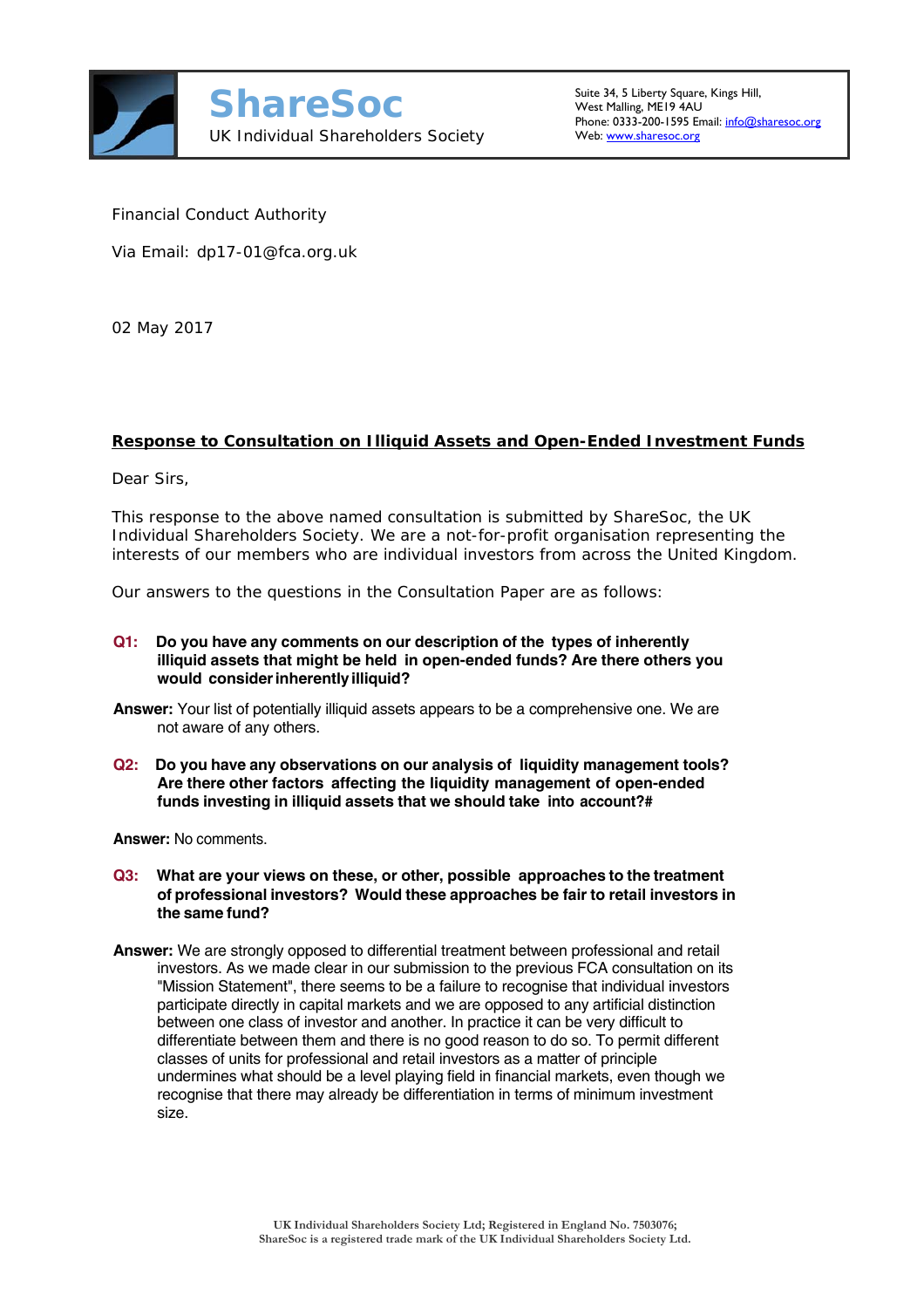### **Q4: What are your views on these, or other, possible approaches to the portfolio structure of funds?**

**Answer:** Requiring minimum holdings of liquid assets would have an impact on the performance of these funds as cash and other liquid assets usually return less than the illiquid assets over longer periods of time. Together with the other suggestions made about how to improve diversity in such funds and improve liquidity, these might result in very complex sets of rules that may not be widely known to investors. Complex rules tend to be easy to evade and add to costs. In general we think it is better to discourage the take up of investments in such funds other than by those who are aware of the risks of being unable to exit quickly.

#### **Q5: What are your views on these, or other, possible approaches to the valuation of illiquid assets?**

**Answer:** We agree it may be helpful to have some rules giving guidance to investment managers on asset valuation and anti-dilution measures although our preference would be for a single, simple set of rules that apply to all such funds with clarity about when they could be applied. It would then be clear to investors what might happen in certain circumstances in all such funds.

## **Q6: What are your views on these, or other, possible approaches to the fund manager's use of specific liquidity management tools?**

- **Answer:** We would be opposed to restrictions on redemption frequency or the use of notice periods as this would prejudice many investors. When investors wish to sell, they often need to do so urgently to meet other commitments.
- **Q7: Do you think our analysis of the possible benefits and risks of direct intervention by the regulator is correct? Do you think the FCA should be more proactive about directing the actions of fund managers in a stressed situation, and if so how?**
- **Answer:** Direct intervention in the market as regards the suspension or resumption of funds would imply that the regulator knows as much or more about the state of the market than the fund manager. This seems to be an unlikely hypothesis and hence we believe that decisions on such matters should be left to the manager.

### **Q8: What are your views on these, or other, possible approaches to requiring enhanced disclosure for funds investing in illiquid assets?**

**Answer:** It is certainly clear that retail investors often do not understand the risks involved in investing in open ended investment funds such as property funds. And they are not adequately informed on these risks by IFAs, platform operators or other promoters of such funds to retail investors. We question whether such funds should be permitted to be sold at all when there are alternative closed-end funds with similar assets. However there may be some investors who prefer open-ended funds for various reasons so we suggest the problem be tackled by much stronger disclosure of the risks associated with such funds. Such "health warnings" should be so strongly worded as to deter all but the most knowledgeable investors or those who have clearly understood the risks and hence are willing to proceed with such investments regardless.